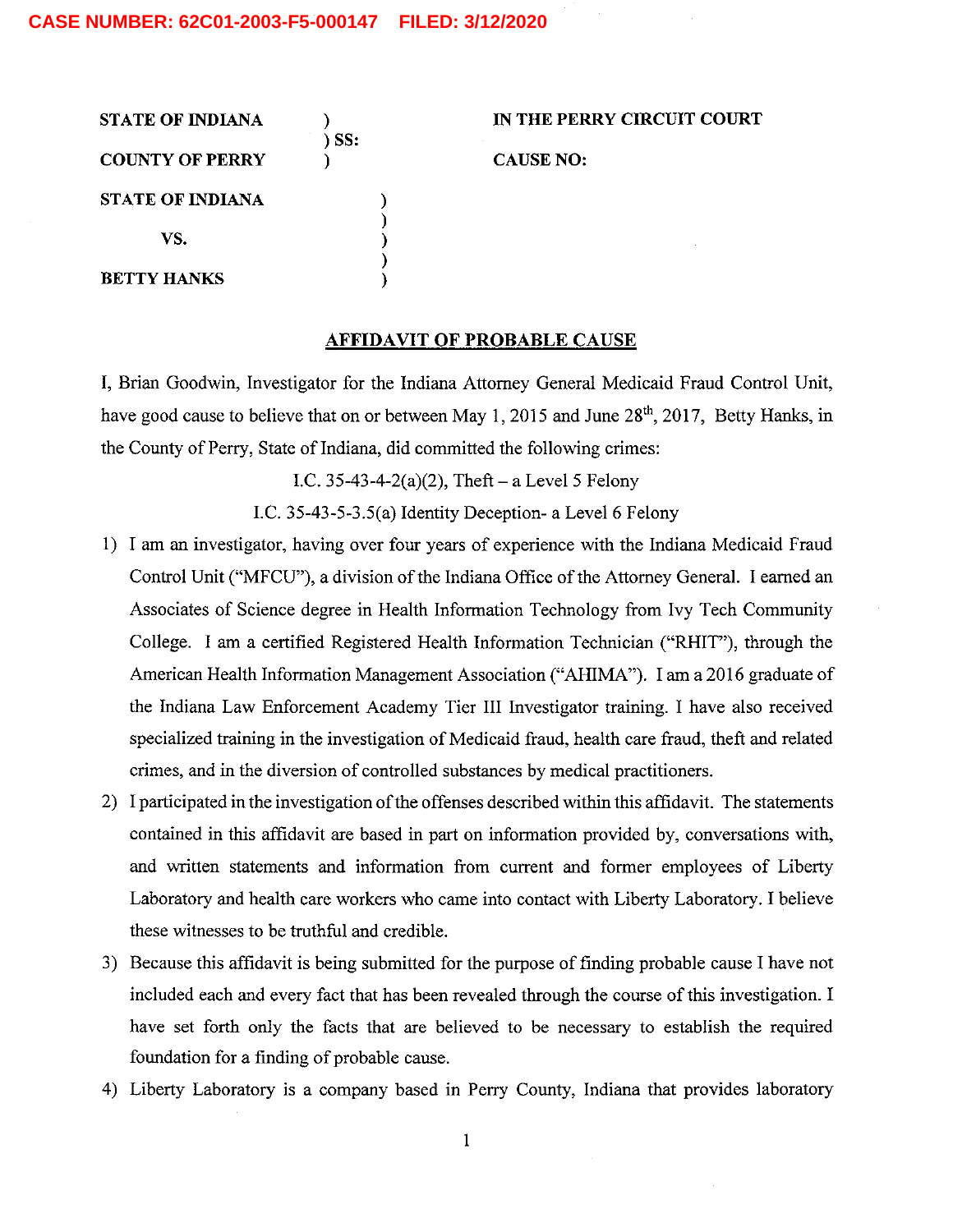services in Indiana and Kentucky. Liberty Laboratory is located at 132 13th St, Tell City, IN 47586. Betty Hanks ("Hanks") was the sole owner and personally submitted claims to medical insurers for reimbursement for services the lab had allegedly performed.

- 5) On June 9<sup>th</sup>, 2017, I received a tip from Health and Human Services, Office of Inspector General Special Agent Jason K. Morgan. Through data mining, Morgan discovered an unusually high number of claims for CPT medical billing codes for Venipuncture (blood draw) and travel to conduct the blood draw. Shortly after I received the tip from Morgan, Morgan left HHS-OIG and Special Agent Comic Murray was assigned the case. Throughout the investigation, Murray and I reviewed Medicare and Medicaid claims data, interviewed patients of Liberty, interviewed current and former employees of Liberty, and interviewed local physicians whose patients used Liberty for lab services.
- 6) Claims for reimbursement from Medicare and Medicaid are submitted manually via a website portal or through a provider's Electronic Health Record (EHR) system. The Medicare website portal is accessed via a unique username and password. According to several current and former employees, Betty Hanks was the only person that submitted claims to Medicare. Once logged into the Medicare portal, Hanks would enter information, such as the patient name and other identifiers, the date(s) of service, the procedure code(s) and/or the HCPCS code(s), a place of service code and other information necessary to complete the submission of the claim. Hanks did not allow anyone else in the office to bill Medicare and no one else in the office had username or password that would allow them to do so. The Medicare claims data evidence corroborates their statements by showing that billing stopped on the day that Hanks was incarcerated on an unrelated charge on August 31, 2015 and aggressively resumed billing shortly after her release.
- 7) Current Procedural Terminology (CPT) is a set of medical procedure codes that is published annually by the American Medical Association. CPT codes are the industry standard for medical providers to code and document the services that are rendered to patients. CPT codes are also the industry standard used for billing the payer of health claims. Each CPT code is assigned a dollar amount by the payer that represents the usual and customary fee allowed for each covered instance that a medical provider renders a service to a patient, and submits a claim for reimbursement. Relevant to this investigation, CPT code 36415 is the "Collection of venous blood by venipuncture". Healthcare Common Procedure Coding System (HCPCS), has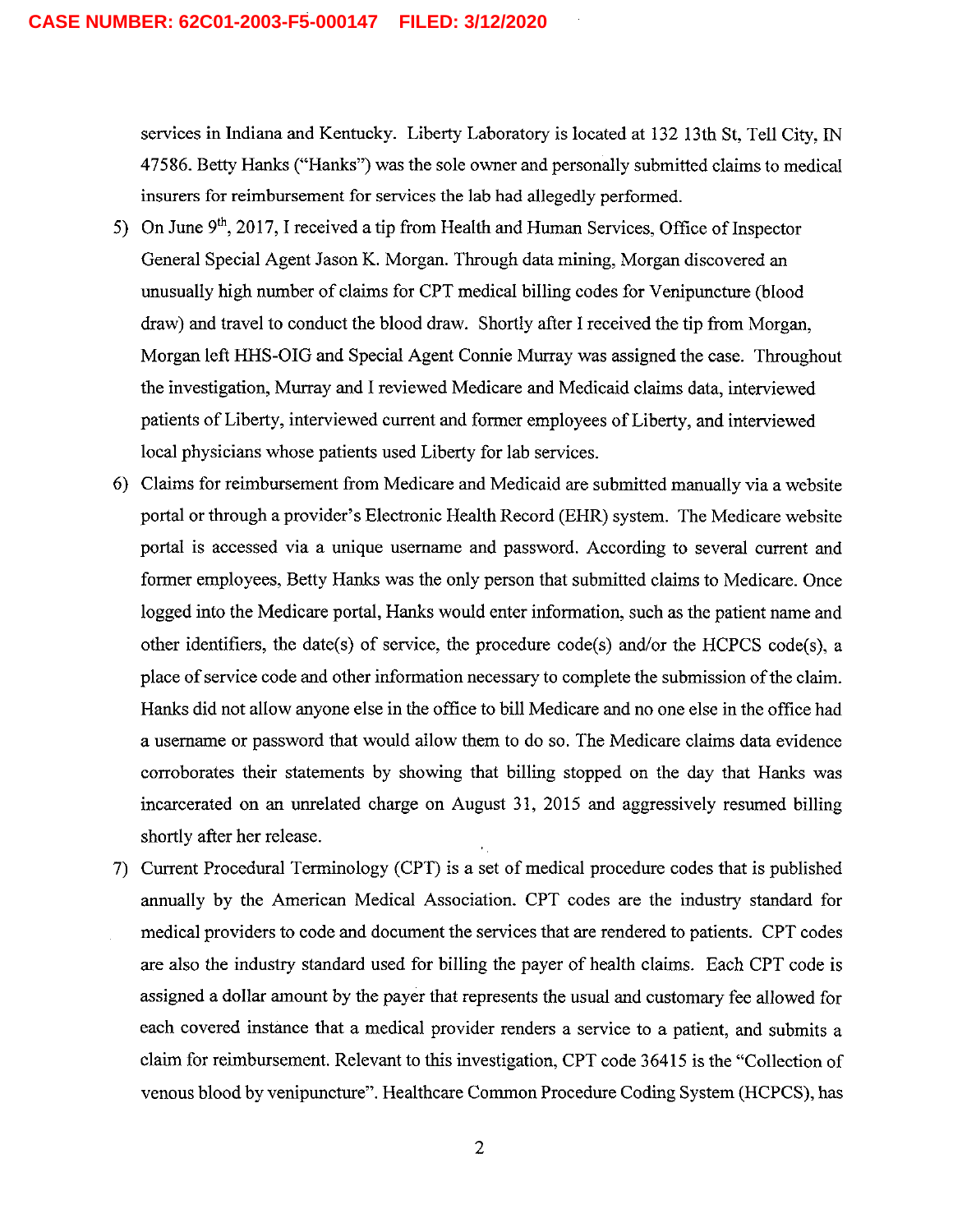its own coding guidelines and works hand in hand with CPT. HCPCS includes three separate levels of codes: Level I codes consist of the AMA's CPT codes and is numeric. Level II codes are the HCPCS aiphanumeric code set and primarily include non-physician products, supplies, and procedures not included in CPT. Relevant to this investigation, HCPCS code P9604 is "travel allowance one way in connection with medically necessary laboratory specimen collection drawn from a home bound or nursing home bound patient".

- 8) On November 14<sup>th</sup>, 2013, Liberty Laboratory lost its CLIA certification, which is required in order to perform and bill Medicaid and Medicare for certain testing. Of relevance to this investigation is the inability to perform the testing and bill for a  $PT/INR$  test.
- 9) PT/INR is a blood test. According to The Mayo Clinic website, a prothrombin time test measures how quickly your blood clots. Prothrombin is a protein produced by your liver. It is one of many factors in your blood that help it to clot appropriately. If you take a bloodthinning medication such as warfarin (Coumadin), your prothrombin time test results will be expressed as a ratio called the international normalized ratio (INR). This ratio allows a physician, nurse practitioner, etc. to make a decision to increase or decrease the dosage of warfarin based on the results of the PT/INR test.
- 10) During the time that the CLIA certification was revoked, Hanks only billed for venipuncture and the travel to conduct venipuncture. (Mem'am—Webster defines venipuncture as "surgical puncture of a vein especially for the withdrawal of blood or for intravenous medication"). Both services were authorized to be billed without a CLIA certification. However, documentation from the laboratory shows that they were actually conducting PT/INR testing which they were not authorized to perform. The documentation is on Liberty Laboratory forms and is marked that a PT/INR is performed and has the result of the testing on the Liberty Laboratory report. Additionally, billing records indicate that Hanks billed correctly for PT/INR testing rather than for venipuncture, before the CLIA certification was revoked and only started billing for venipuncture instead once their claims for PT/INR were being denied once their CLIA revocation was logged into the billing system.
- 11) After the waiting period required following revocation, Liberty Laboratory was granted CLIA waiver on June  $28<sup>th</sup>$ , 2017 which then allowed them to perform some, but not all, of the previously unauthorized testing again, including the PT/INR test. At this time Hanks began billing for PT/INRs again and stopped billing for venipuncture and travel.

 $\overline{\mathbf{3}}$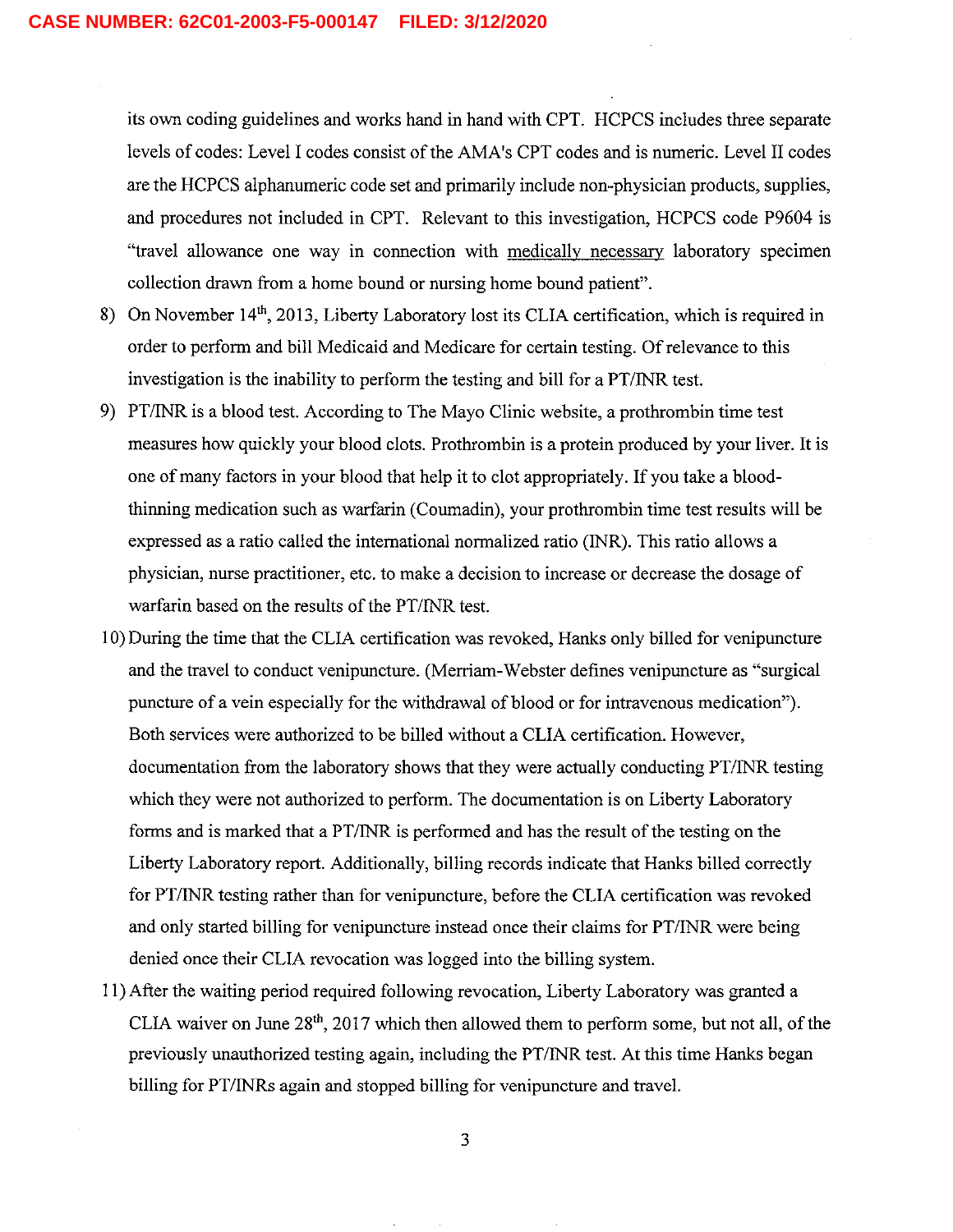- 12) When cross comparing the billing documents for Medicare patients, this investigator noticed that Hanks billed for hundreds of venipunctures on patients but there were no corresponding lab tests billed by any outside, or third party laboratories. This indicates that Liberty Laboratory would have been drawing blood but never sending it anywhere for testing. In other words, if Hanks had been drawing blood samples, but not sending them out, Hanks would not be entitled to payment because the lab test is the medically necessary procedure, the venipuncture is just the means to obtain the blood sample. Without the test being performed, the venipuncture is unnecessary and not billable. There was no testing on blood that was authorized to be performed within Liberty Laboratory itself during this revocation period.
- 13) Documents from the time when the CLIA certification was revoked show that Hanks routinely billed for services not rendered. Hanks billed for venipuncture procedures, which was actually an unauthorized PT/INR finger prick test, and travel to that unauthorized testing. Hanks also billed for venipuncture procedures, which did not occur at all, and travel to that non-existent procedure. Hanks submitted false claims for venipuncture and travel which claimed to be performed after the patient was deceased.
- 14) On or between May 1, 2015 and June  $28<sup>th</sup>$ , 2017, the total amount billed by Hanks which were found to be fraudulent is \$74,868.00. The total amount paid to Liberty Laboratory for these false claims was \$63,642.65. There is no record that Liberty Laboratory ever paid back any of this fraudulently obtained money to the Medicare and Medicaid Programs.
- 15) On or between 04/12/2016 and 05/10/2016, Betty Hanks submitted claims to Medicare alleging that her laboratory had traveled to, and conducted a venipuncture on, Patient LH, on at least 17 dates of service between 03/02/2016 and 05/10/2016. Each CPT code 3641 (venipuncture) would require the presence of the patient and a laboratory employee to draw a blood sample for which Hanks billed. Patient LH passed away on 02/10/2016. The initial claims filed by Hanks denied payment due the patient's status as deceased, but Hanks continued to submit forged claims for dates of service encompassing three months following LH's death, with the intent to defraud the government.
- 16) 0n or between 03/14/2016 and 04/26/2016, Betty Hanks submitted forged claims to Medicare alleging that her laboratory had traveled to and conducted a venipuncture on Patient RL on at least 10 dates of service between 03/14/2016 and 04/05/2016. Each CPT code 36415 (venipuncture) would require the presence of the patient and a laboratory employee to draw a